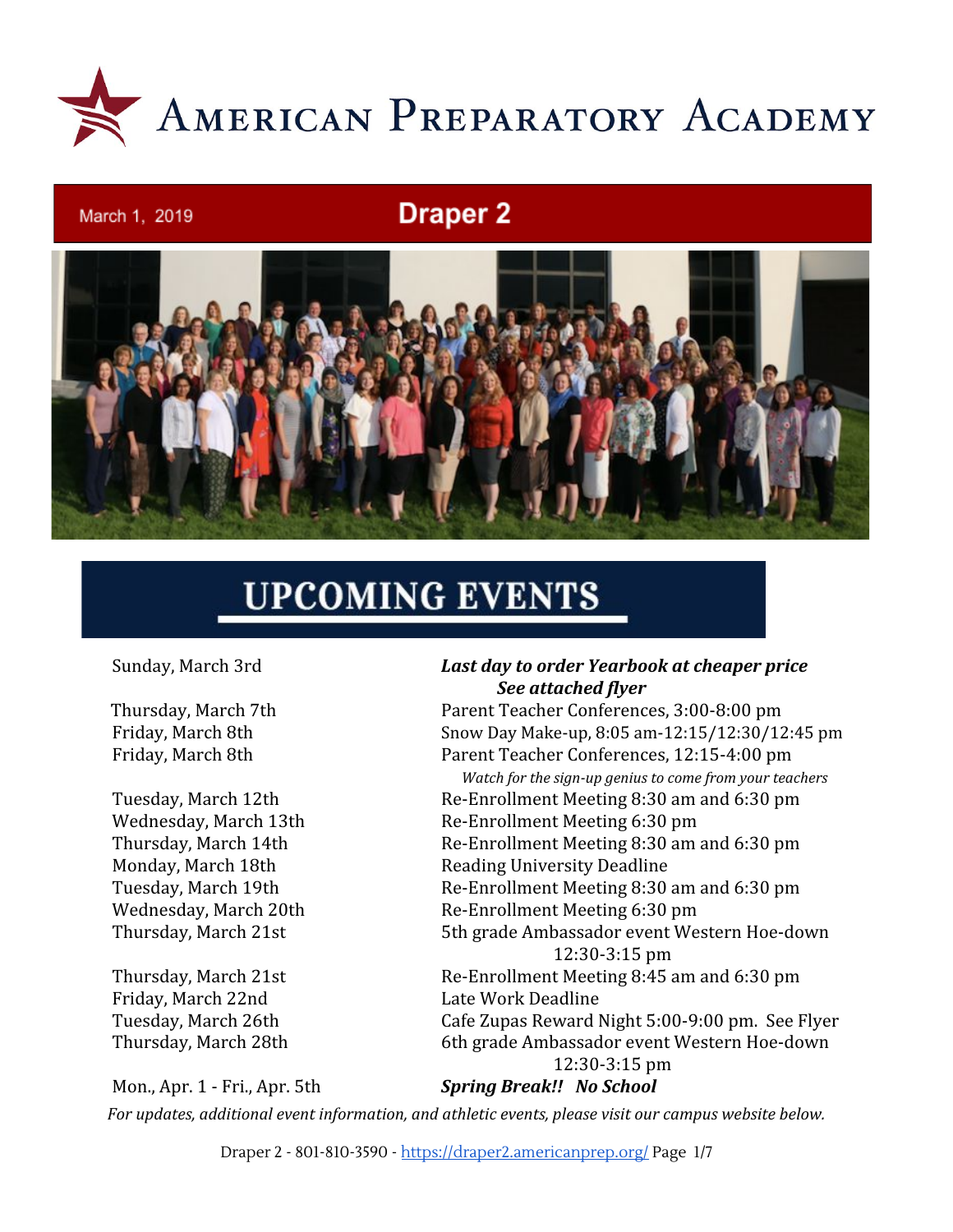

## **From the Directors' Desks**

by Cathie Adamson and Kevin McVicar

**March Builder Theme: I am a Builder When I Quickly Acknowledge Mistakes and Humbly Make Amends**

 At American Prep, we believe in correcting mistakes when they happen. When our students are reading and they mispronounce a word, we correct it immediately and then repeat the sentence. When students are learning new information in class, there is a lot of repetition. Why is that? We have learned that if we go back and correct what we did wrong, our brain will remember the last action, which is now a corrected one. Acknowledging our mistakes and correcting our behavior requires less time and energy than ignoring or wallowing in them. Clinical psychology research suggests that how people view mistakes dictate how well and how often people learn and progress. When mistakes are quickly acknowledged and amends humbly made, it demonstrates our learning from the mistake and, thus, becomes easier with practice and repetition. Everyone makes mistakes. That doesn't mean you have failed, it means you have found ONE way that didn't work.

## **Grades K-6: Academic Update – Olympics:**

During Term 4 our elementary students participate in the APA Olympics. The students are judged in their homerooms in different categories. Some of these categories are Choral Responding, Class Lines, Lunch Behavior, Participation, Learning Positions, Attendance, and Cleanliness. Each category is judged out of 10 points and the students are given scores weekly. At our weekly assemblies the top 3 winners in each category will be displayed. This is a fun event to motivate our students as we are getting close to the end of the school year!

Encourage your students to GO FOR THE GOLD!

#### **IMPORTANT ANNOUNCEMENT REGARDING STATE TESTING:**

Academic Update:

 End of year assessments are upon us! Students at American Prep are assessed throughout the year in both homeroom classes and achievement-leveled groups. At the end of the year, two kinds of assessments are given: assessments that are required by the state of Utah and assessments that are required by American Prep to make sure that students have reached the academic levels needed to be promoted to the next grade.

 The state of Utah requires students grades 3-6 to take the RISE test (previously SAGE). These are computer-adaptive tests that are based on the common core standards that Utah has adopted. Students will be tested in Math, Language Arts, and Science; 5th grade students will also take a writing test. These tests are given to students in grades 3-6 from April 15<sup>th</sup>– May 17<sup>th</sup>. Please make sure your students are in attendance these days.

 All American Preparatory Academy students grades 1-6 will also take the Core Knowledge Tests. These are paper-based tests that are on curriculum that students learned throughout the year. Students will be tested in History, Science, Language Arts, and Math. To study for these tests have your students review from their "*What Every \_\_\_ Grader Needs to Know"* book. These tests will be taken from May 13th - May 31st.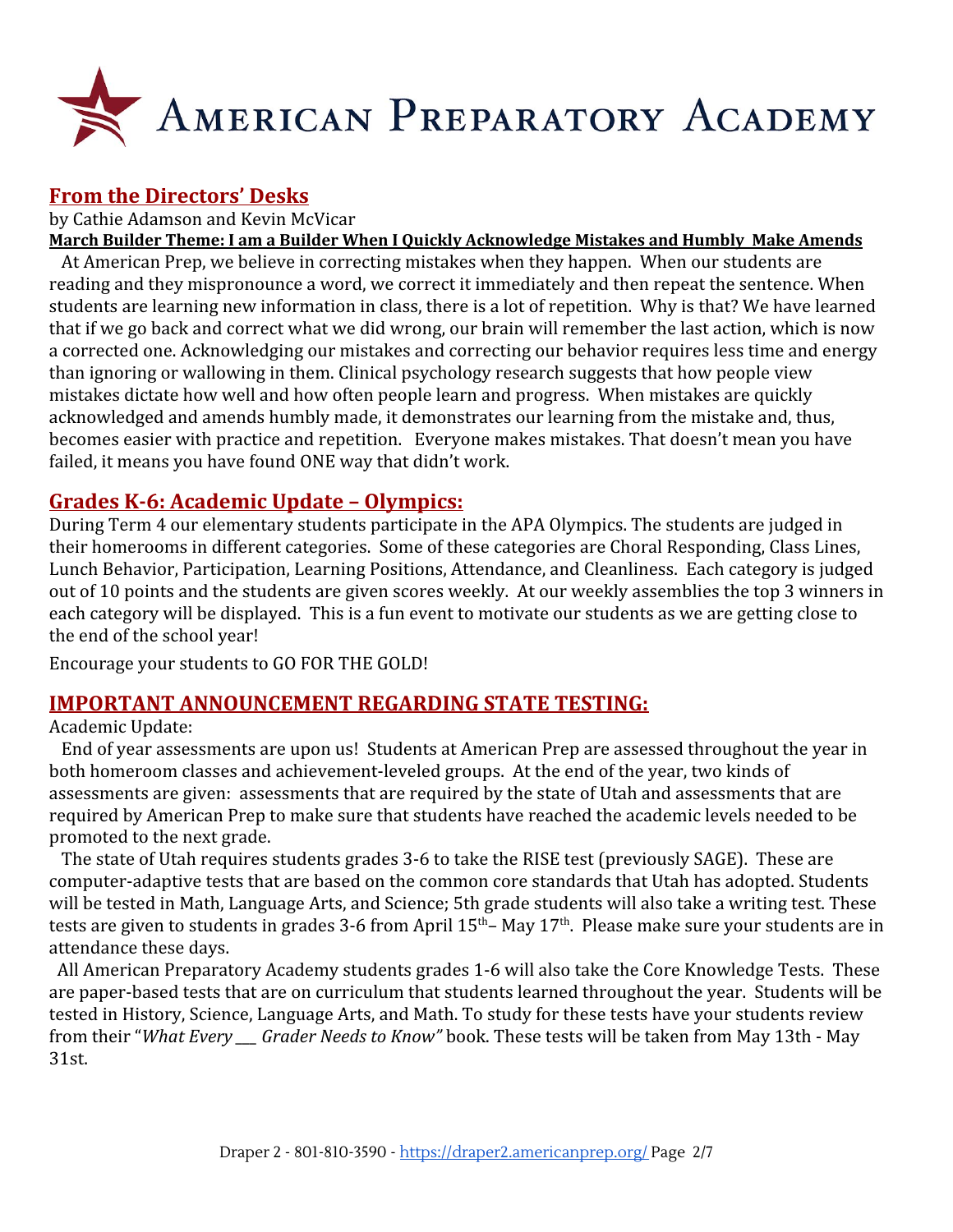

 If time off from school must be taken after April 15, please talk to your students' teachers about exact times and dates that the tests will be administered and what the plan will be to get these tests made up. *No absences during this time will be approved by administration.*

 Please make sure that during these important weeks that students are getting to sleep early so they are well rested and that each morning they are getting a good breakfast. These are a few things you can do at home to help your students be successful.

## **Kindergarten - 3rd grade School Spelling Bee**

Congratulations to the following students for participating in our Draper 2 K-3rd grade spelling bee. Each of these students were their classroom winners! Syed Maaz Alam **Hridaan Lala** Arush Patel

Christy Higginson Aditi Nagalingam Daniel Namgur Shreya Mehta **Reyansh Purkayastha** Arjun Kolipaka Liam Johnson Tanisha Sinha Sinha Sinha Sahil Ray Vidyuth Krishna Ramesh Varun Agarwal Zane Giles Arjun Mahajan **Risam Thapa** 

CONGRATULATIONS to Vyasaraj Singeetham for being the overall K-3rd grade spelling champion!

#### **District Spelling Bee**

The APA District Spelling Bee was held this Tuesday, February 26th. All of our District Spelling Bee winners grades 4th - 8th were present. The top two winners came from our Draper 2 campus. CONGRATULATIONS to Surya Kapu - 1st place and Jonathan Arulanandam - 2nd place!! They will be representing APA at the State Spelling Bee next. GOOD LUCK.

#### **Picture Day Thursday, March 7th**

Mike VanDyke from Bell Photography, will be here Thursday, March 7th, 8:00 am -12:00 pm, to take final class pictures for our yearbook. He will also take pictures of any new students that started school on or after Wednesday, December 5th. Please have your students wear their very best school uniforms, no holes in the knees please, for this picture, they will be standing on risers. We are so excited to be able to add this picture to our yearbooks.

#### **\*\*Snow Day Make-up Day**

Our snow make up day for Wednesday, February 6th will be on *Friday, March 8th.* That day was scheduled to be a full day off to accommodate Parent Teacher Conferences. We will dismiss school on Friday, March 8th at 12:15/12:30/12:45 pm and hold Parent Teacher Conferences Thursday, March 7th, 3:00-8:00 pm and Friday, March 8th, 12:00-4:00 pm.

#### **\*Re-Enrollment Meetings!!!**

We will hold our returning family Re-Enrollment meetings on the following dates and times. If you plan on returning to Draper 2, you *MUST* attend one of these meetings to pick up your registration information.

*Please be on time***,** the doors will close promptly at meeting time. If the doors are closed, you will need to come to different meeting.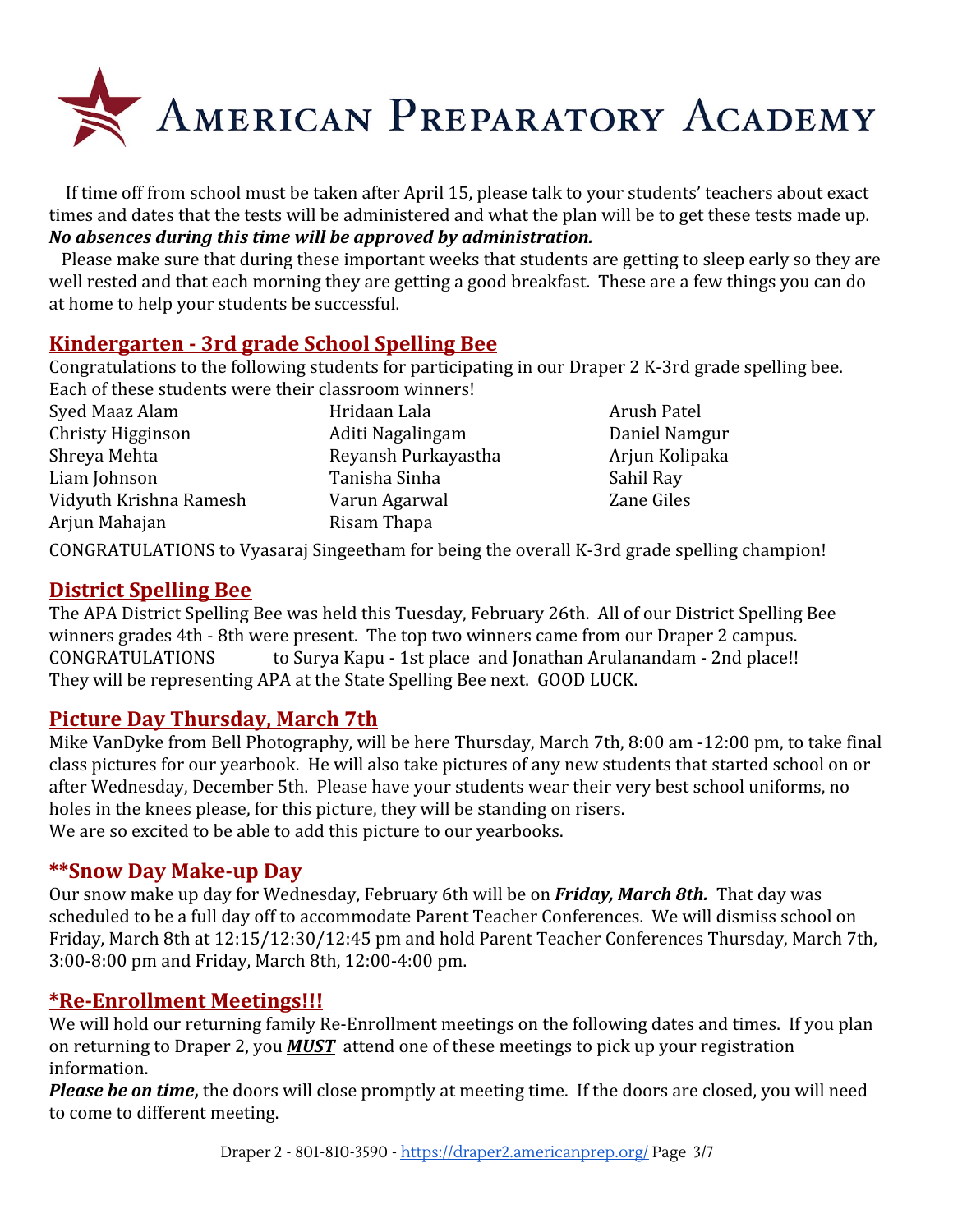

If you have any questions, you may email Kevin McVicar [kmcvicar@apamail.org](mailto:kmcvicar@apamail.org) and/or Cathie Adamson [cadamson@apamail.org](mailto:cadamson@apamail.org).

*Please plan on attending one of these meetings!! Your paperwork will NOT be able to be picked up by anyone else. You MUST be in attendance to receive your students re-enrollment information.*

**Wednesday, March 13th, 6:30 pm Wednesday, March 20th, 6:30 pm Thursday, March 14th, 8:30 am or 6:30 pm Thursday, March 21st, 8:45 am or 6:30 pm**

**Tuesday, March 12th, 8:30 am or 6:30 pm Tuesday, March 19th, 8:30 am or 6:30 pm**

#### **School Lunch**

#### *REMINDER - ORDER SCHOOL LUNCH FOR MARCH:*

Please go t[o](https://apalunch.h1.hotlunchonline.net/) <https://apalunch.h1.hotlunchonline.net/> and login.

Contact [lunch@apamail.org](mailto:lunch@apamail.org) with questions or concerns.

#### **Family Support Organization**

#### By: Nicole Harman

Thank you to Lacey Anderson and Sarah Zasukha for their help in planning Staff Appreciation Week. Also, thank you to Shanynn and Eric Steinmann for creating many of the fun decorations you saw around the school. I greatly appreciate everyone who donated their time and resources to help make Staff Appreciation Week amazing. I could not have done it without your generosity! The school looked amazing and the staff appreciated the daily thank you's that were made possible through your help. I would also like to thank the following businesses for their donations; Chili's, Sweet Tooth Fairy, Swire Coca Cola, Frito Lay and Fiiz (the Taylorsville Location). Also thank you to Cupbop and the Song family and Tya Nelson from Padicakes for providing a wonderful lunch and dessert at the staff luncheon.

Recently the snow came down and hopefully we all got to enjoy a slow and relaxing snow day! It has been decided that our makeup day will fall during Parent Teacher Conferences which will make for a busy day for our staff! Please help me make their day a little easier and brighter by providing them lunch on Friday, March 8th.

<https://www.signupgenius.com/go/70A0D4EA8AB2FA4FE3-ptclunch>

Our classroom libraries are in need of new books so we will be holding a spirit night at Cafe Zupas in Draper. Please join us on Tuesday, March 26th from 5-9pm. More information will be made available in the next few weeks.

#### **Character Development**

by Mandy Brown Yee-haw! Y'all, we can't wait for our upcoming Western Round Up events for our 5th and 6th grade students. The dates and times are as follows: *5th Grade:* Thursday, March 21st from 12:30 until 3:00 *6th Grade:* Thursday, March 28th from 12:30 until 3:00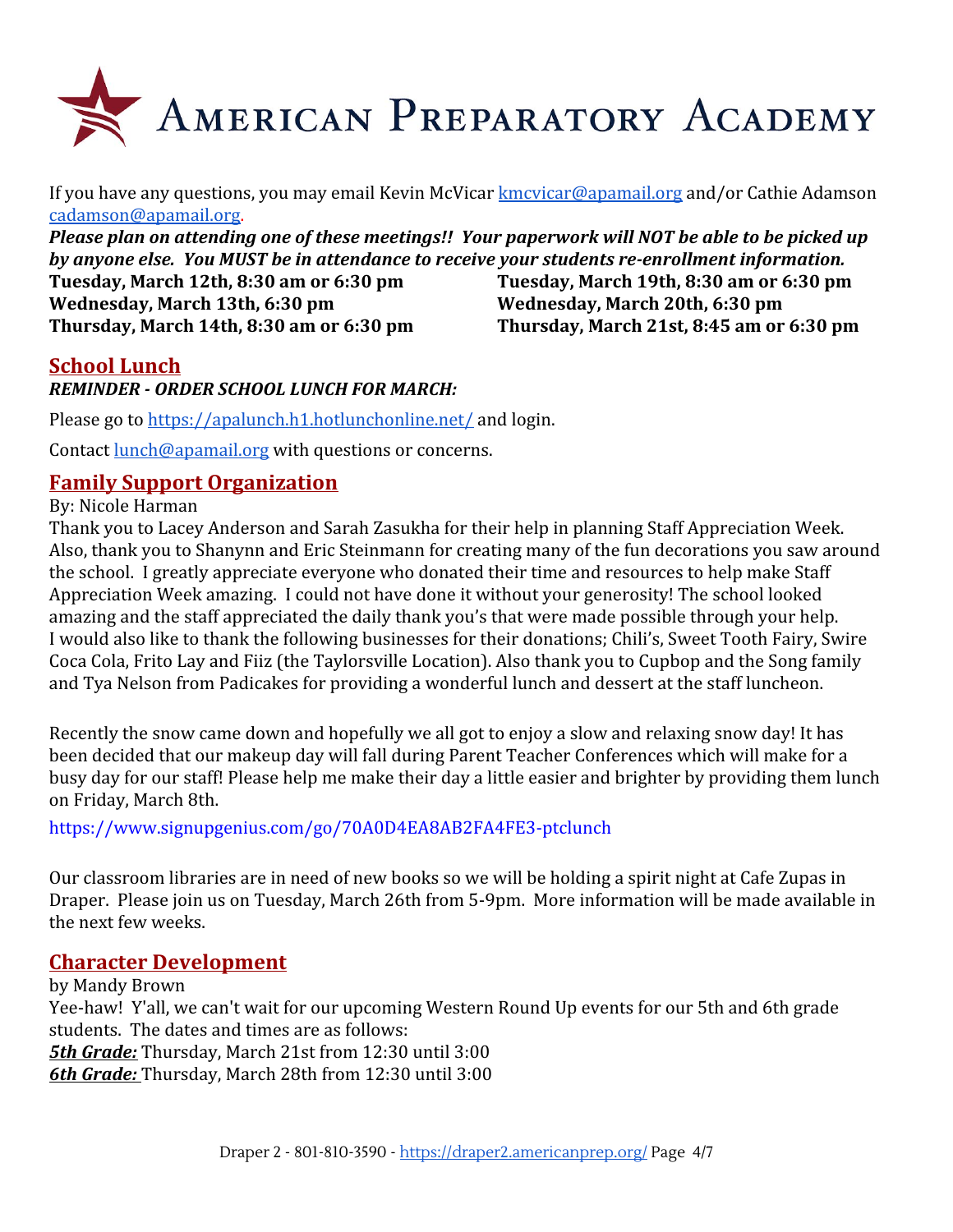

Students may bring "western" gear to put on at the time of the party (bandana, cowboy hat) if they desire.

Parents, we'd LOVE to have your help! *5th Grade:* <https://www.signupgenius.com/go/10C0444AFAE29ABFC1-western> *6th Grade:* <https://www.signupgenius.com/go/10C0444AFAE29ABFC1-western1>

## **Carpool Corner**

In honor of our March Builder theme we would like to acknowledge some of the confusion that we might have created with different messages sent to parents regarding our afternoon pick up times. Even though we had publicized that yellow double letter families could come on property starting at 3:00/2:00 pm, it has not been enough time for our parents picking up at D3 only to get their secondary students and then get off property before our next wave of parents arrive. The closer everyone arrives to their pick-up time the better. Arriving early creates a clog in our pick-up and makes it run slower. We are working on getting students out to the curbs faster and if parents can plan on arriving as close to their pick-up time as possible, then pick-up will run smoother. So all yellow double letters drivers, please try and arrive at 3:10/2:10 pm. Thank you for your patience and understanding as we try and figure out the best arrival time for the yellow double letter families.

## **Girls on the Run!!**

It is time to sign up for Girls on the Run!! This wonderful program is available to girls 3rd - 6th grade here at the Draper 2 building. Girls on the Run will be held on Wednesdays and Thursdays 2:15-3:45 pm.

Along with running, there is a self-esteem component that is amazing for girls to participate in. The program will begin on Wednesday, March 13th and culminate with a buddy run on or about June 1st. Sign up for fun and friendship at the website below -

[https://www.raceplanner.com/register/index/GOTR-Utah-Spring-2019-Program-Registration?sid=9c1](https://www.raceplanner.com/register/index/GOTR-Utah-Spring-2019-Program-Registration?sid=9c1826ce7c294e17b9bc5c2ec6238631) [826ce7c294e17b9bc5c2ec6238631](https://www.raceplanner.com/register/index/GOTR-Utah-Spring-2019-Program-Registration?sid=9c1826ce7c294e17b9bc5c2ec6238631)

Mrs. Martir- Rohit Kapoor Ms. Elliott - Bhanu Polavarapu Ms. Bergman - Rose Johnson Ms. Guziak - Vamsi Babu Mrs. Kowalewski AM-K - Rose Johnson Mrs. Hyer - Sarath Kondabolu Mrs. Kowalewski PM-K - Lucas Myers Ms. Cain - Xavia Salazar Ms. Hathorne PM-K - Laney Cannon Ms. Boyer - Zoey Harmon Ms. Botcher - Yaffa Salahat Mrs. Bodily - Rachell Salcedo Ms. Callister - Daltrey Boyack Ms. Chappell - Lauren Den Bleyker Mrs. Dayberry - Emery Stevens Mrs. Erickson - Andrew Struyk Mrs. Henry - Mia Lee Ms. Gray - Preslee Johnson Mrs. Davis - Reece Johnson Mr. Newcomer - Jasmine Moisa

## **January Builder Awards**

Ms. Hathorne AM-K - Kole Goodsell Mrs. Minniear - Maria Camila Piraban-Gonzalez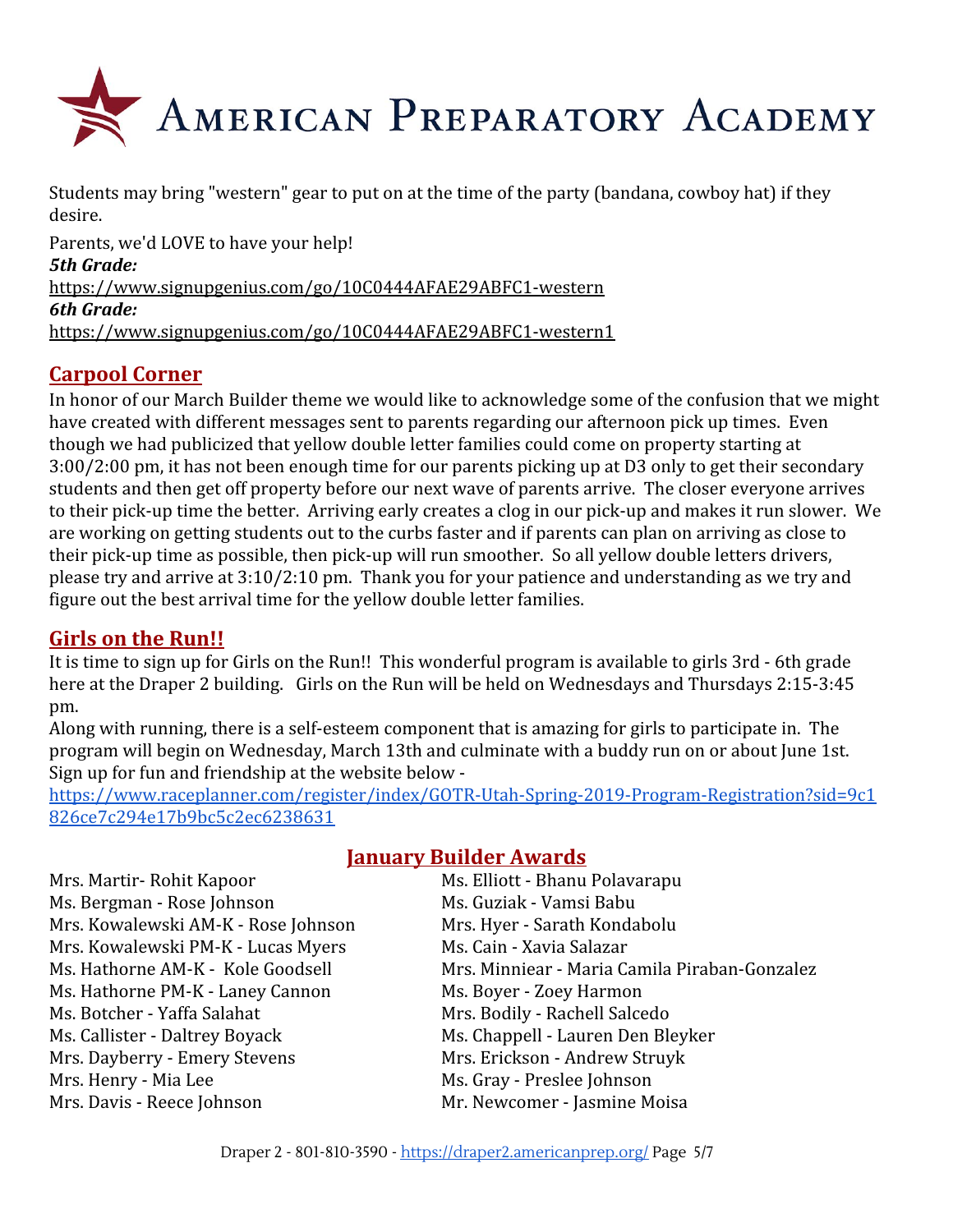

Mrs. Durling - Charliey Maynard Ms. McGrath - Roscoe Williams Mrs. Foster - Beck Williams Mrs. Akin - Tylee Barrett Mrs. Pitcher - Taran Senthil Mrs. Parke - Mariana Botero Mrs. Hooley - Teigaan Brown Mrs. Smith - Damani Wilkerson Mrs. Diamond - Taz Andersen Mr. Henderson - Alyvia Christensen Mrs. Mair - Ethan Peterson Ms. Beal - Johnathan ("JJ") Clark Mr. Brennan - Magy Rodriguez Mrs. Herrera - Mohammad Maaz Ms. Tefteller - Nehlla Borjon Mrs. Strong - Arush Patel Mrs. Wanner - Adyson Larrabee Mrs. McKeague - Berlin Cox

Mrs. Hughes - Aleron Kichenaradjou Mrs. Burkholder - Prabhsimran Singh

## **Love & Logic**

#### **"My Child Doesn't Have Any Friends"**

 Tim's mom used to worry that he had very few friends. She told us he didn't socialize much with the other kids. He didn't have friends over like other kids did and he seemed mostly content to just sit at home by himself.

 She had already realized that when she tried to force the issue, it often made things worse. If she tried to get her friends to make their kids come over, invite him to things and spend time together without some mutual interest, it mostly backfired.

 The story got happier. While the problem didn't magically get better right away, she did share some factors that helped improve things over time.

What helped?

**She got him off screens -** the more time he spent on screens, the worse his issues with peers seemed to get.

**They played a lot of board games versus watching videos.** Even quiet kids have to look up, respond and interact when playing board games. Plus, games have some structure and a beginning and an end. **She kept up his chores and contributions to the family.** There is a powerful sense of belonging that is forged as we work and contribute together.

And the number one thing that helped?

**He got a part-time job at a local shop (money is a pretty strong motivator for some tweens and teens - especially if we're not buying them everything they want.)**

The results were amazing. Every time Tim was "forced" to greet customers and smile, he grew more comfortable. The necessity of doing this well, caused him to improve and he became much more adept in other social situations.

 Mom reports he's still more of a loner than some kids, but he is able to get along in a variety of situations without feeling the discomfort he used to feel. And the best of all, a few nice kids have really been drawn to him "because they can tell he's just a good guy." Jed Hafer